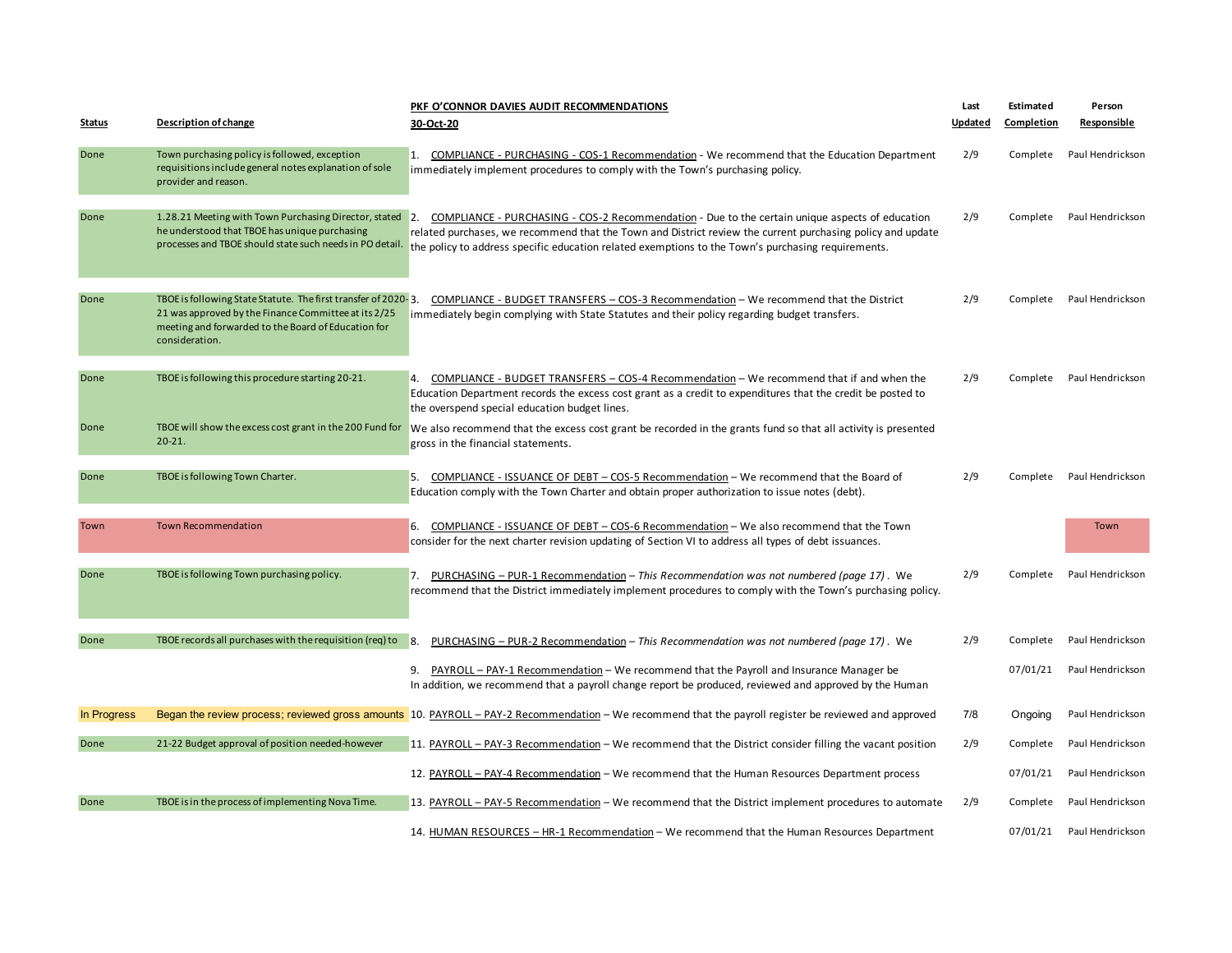| In Progress | Position Control training began with Tyler Technologies<br>A second session to review District data is scheduled for                                                                                                                                                                                                                                                                                                                                                                                        | 15. HUMAN RESOURCES - HR-2 Recommendation - We recommend that the Human Resources Department<br>We also recommend that the spreadsheet be made available or sent to the Business Office for the purpose of<br>We recommend that request for new positions should only be approved if a funding source is identified. | 4/14 | 07/01/21 | Paul Hendrickson               |
|-------------|-------------------------------------------------------------------------------------------------------------------------------------------------------------------------------------------------------------------------------------------------------------------------------------------------------------------------------------------------------------------------------------------------------------------------------------------------------------------------------------------------------------|----------------------------------------------------------------------------------------------------------------------------------------------------------------------------------------------------------------------------------------------------------------------------------------------------------------------|------|----------|--------------------------------|
| In Progress | Munis Employee Self Service (ESS) will be implemented                                                                                                                                                                                                                                                                                                                                                                                                                                                       | 16. HUMAN RESOURCES - HR-3 Recommendation - We recommend that the District implement the                                                                                                                                                                                                                             | 3/15 |          | After 7/01/21 Paul Hendrickson |
| Done        | Effective 7/1/21-AP Coordinator will bill for insurance                                                                                                                                                                                                                                                                                                                                                                                                                                                     | 17. INSURANCE AND BENEFITS - IB-1 Recommendation - We recommend that the process of billing,                                                                                                                                                                                                                         | 6/8  | Complete | Paul Hendrickson               |
| Done        |                                                                                                                                                                                                                                                                                                                                                                                                                                                                                                             | Accounts Payable Coordinator is facilitating all invoices 18. ACCOUNTS PAYABLE - AP-1 Recommendation - We recommend that all invoices are mailed to the                                                                                                                                                              | 2/9  | Complete | Paul Hendrickson               |
| Done        |                                                                                                                                                                                                                                                                                                                                                                                                                                                                                                             | A/P Coordinator now has a "Paid" stamp that she uses to 19. ACCOUNTS PAYABLE - AP-2 Recommendation - We recommend that all invoices be cancelled to prevent                                                                                                                                                          | 2/9  | Complete | Paul Hendrickson               |
| Done        |                                                                                                                                                                                                                                                                                                                                                                                                                                                                                                             | Accounts Payable Coordinator is facilitating all invoices   20. ACCOUNTS PAYABLE - AP-3 Recommendation - We recommend that all invoices that are to be mailed be                                                                                                                                                     | 2/9  | Complete | Paul Hendrickson               |
| Done        | Accounting Support records all revenue based on                                                                                                                                                                                                                                                                                                                                                                                                                                                             | 21. CASH RECEIPTS - CR-1 Recommendation - We recommend that revenue be recorded, where possible,                                                                                                                                                                                                                     | 6/8  | Complete | Paul Hendrickson               |
| Done        |                                                                                                                                                                                                                                                                                                                                                                                                                                                                                                             | Insurance billing and collection to be segregated 7/1/21, 22. CASH RECEIPTS - CR-2 Recommendation - We recommend that the processing of billing, collections,                                                                                                                                                        | 6/8  | Complete | Paul Hendrickson               |
| Done        |                                                                                                                                                                                                                                                                                                                                                                                                                                                                                                             | All schools & departments are now bringing deposits to 23. CASH RECEIPTS - CR-3 Recommendation - We recommend that when all monies are transmitted that the                                                                                                                                                          | 6/8  | Complete | Paul Hendrickson               |
| Done        | Munis Funds Totals and General Fund monthly detail                                                                                                                                                                                                                                                                                                                                                                                                                                                          | 24. FINANCIAL REPORTING - FIN-1 Recommendation - We recommend that the Board of Education be                                                                                                                                                                                                                         | 2/9  | Complete | Paul Hendrickson               |
| Done        | Done-reported monthly<br>Done - reported monthly<br>There is no Transportation Fund.                                                                                                                                                                                                                                                                                                                                                                                                                        | All Funds are reported (including tie out to Munis Funds 25. FINANCIAL REPORTING - FIN-2 Recommendation - We recommend that the District comply with the<br>School lunch fund<br>Grant fund<br><b>Transportation fund</b>                                                                                            | 2/9  | Complete | Paul Hendrickson               |
|             | All funds are reported monthly.                                                                                                                                                                                                                                                                                                                                                                                                                                                                             | Reports for other funds can be provided on a less frequent basis than monthly but should be no less than                                                                                                                                                                                                             |      |          |                                |
| Done        | As of 7/1/21 I/T will have administrative rights                                                                                                                                                                                                                                                                                                                                                                                                                                                            | 26. MUNIS UTILIZATION - MUNIS-1 Recommendation - We recommend that the I/T Director have access to                                                                                                                                                                                                                   | 6/8  | Complete | Paul Hendrickson               |
| Done        |                                                                                                                                                                                                                                                                                                                                                                                                                                                                                                             | Munis System Administrator and Asst. Business Manager 27. MUNIS UTILIZATION - MUNIS-2 Recommendation - We recommend that system rights for all employees                                                                                                                                                             | 2/9  | Complete | Paul Hendrickson               |
| Done        | The District's 21-22 budget practices and related chart                                                                                                                                                                                                                                                                                                                                                                                                                                                     | 28. MUNIS UTILIZATION - MUNIS-3 Recommendation - We recommend that the District review the current                                                                                                                                                                                                                   | 6/8  | Complete | Paul Hendrickson               |
| In Progress | TBOE Business Office is now in meetings with NovaTime<br>3/30 - Meeting between Facilities Staff and NovaTime to<br>understand pay rules/policies. 4/7 - Meeting between<br>Food Service Staff and NovaTime to understand pay<br>rules/policies. 4/14 - Reviewed timeclock operation;<br>reviewed data required for personnel upload. 4/21 -<br>Discussed training on system use for staff. 4/28 -<br>Reviewed process for extracting custodial demographic<br>data from MUNIS and importing into NovaTime. | 29. NOVA - NOVA-1 Recommendation - We recommend that the district develop a strategy to identify a plan<br>We have made recommendations related to the District's budget practices and related chart of accounts in the Review of<br>Budget Development, Budget Transfers and Actual Expenditures section.           | 4/28 | 6/30/21  | Paul Hendrickson               |
| Done        | Health Insurance spreadsheet completed for 2021-22                                                                                                                                                                                                                                                                                                                                                                                                                                                          | 30. HEALTH INSURANCE COVERAGE - HIC-1 Recommendation - We recommend that the budget support                                                                                                                                                                                                                          | 3/3  | Complete | Paul Hendrickson               |
| Done        | Health Insurance spreadsheet completed for 2021-22                                                                                                                                                                                                                                                                                                                                                                                                                                                          | 31. HEALTH INSURANCE COVERAGE - HIC-2 Recommendation - We recommend that the budget support                                                                                                                                                                                                                          | 3/3  | Complete | Paul Hendrickson               |
| Done        | TBOE budgeted 21-22 with employee insurance                                                                                                                                                                                                                                                                                                                                                                                                                                                                 | 32. HEALTH INSURANCE COVERAGE - HIC-3 Recommendation - We recommend that the employee                                                                                                                                                                                                                                | 6/8  | Complete | Paul Hendrickson               |
| Done        | A formal job description has been received.                                                                                                                                                                                                                                                                                                                                                                                                                                                                 | 33. PAYROLL LUNCHROOM AIDES - PAY-1 Recommendation - We recommend that the District review the use<br>If these employees are performing tasks for the school principals, that time must be charged to the general                                                                                                    | 7/8  | Complete | Paul Hendrickson               |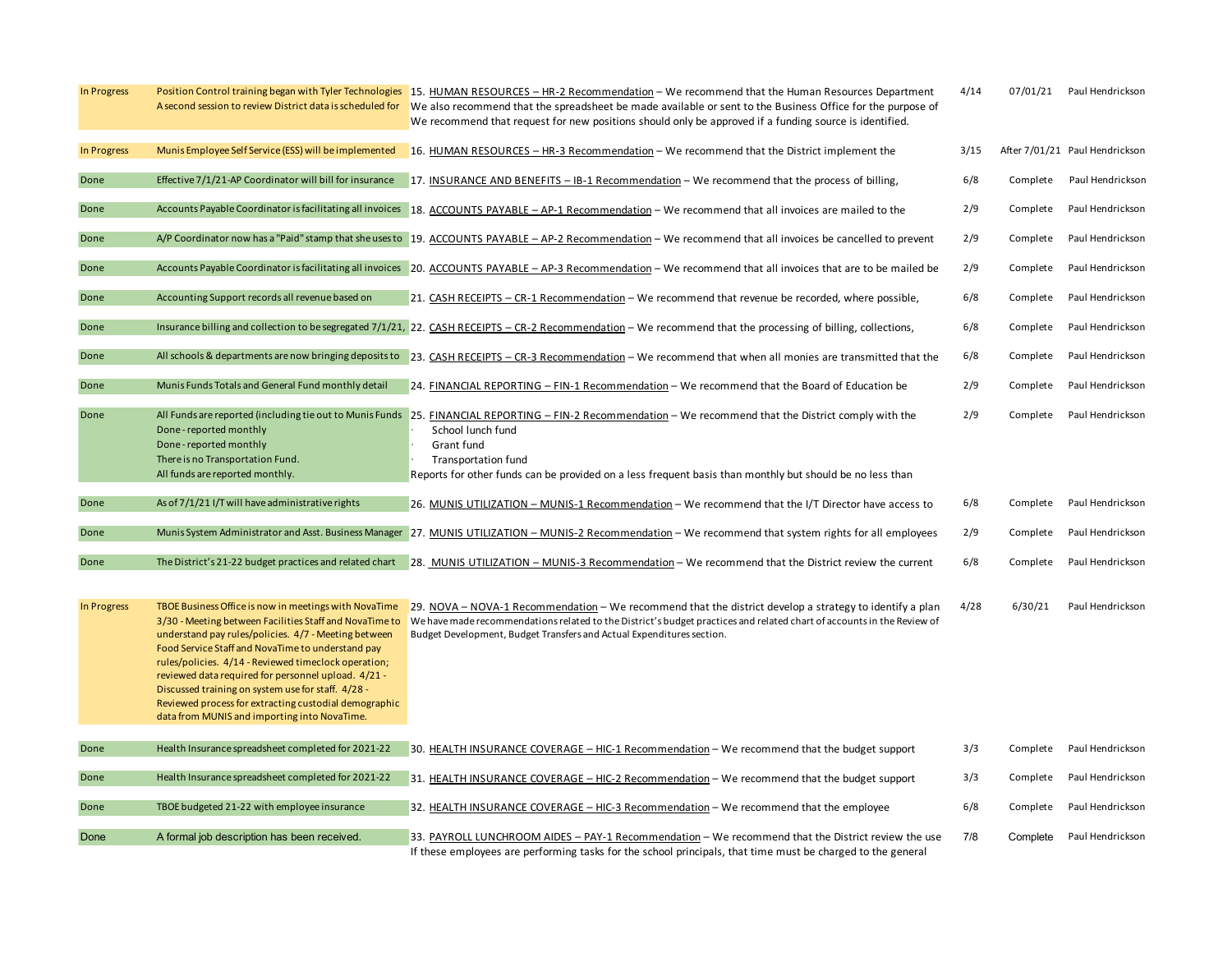| Done |                                                                 | All employees have been budgeted in 21-22 according to 34. PAYROLL PARAS - PAY-2 Recommendation - We recommend that the District budget all non teachers<br>Extra/substitute paraprofessional work 32.5 hours per week for 39 weeks per year. The estimated payroll                                                                                                                                                                                                                                                                                                                                                                                                                                                                                                                                                                                                                                                                                | 2/9 | Complete | Paul Hendrickson |
|------|-----------------------------------------------------------------|----------------------------------------------------------------------------------------------------------------------------------------------------------------------------------------------------------------------------------------------------------------------------------------------------------------------------------------------------------------------------------------------------------------------------------------------------------------------------------------------------------------------------------------------------------------------------------------------------------------------------------------------------------------------------------------------------------------------------------------------------------------------------------------------------------------------------------------------------------------------------------------------------------------------------------------------------|-----|----------|------------------|
| Done |                                                                 | All employees have been budgeted in 21-22 according to 35. PAYROLL for GEN FUND, LUNCH, SPEC REV - PAY-3 Recommendation - We recommend that the District                                                                                                                                                                                                                                                                                                                                                                                                                                                                                                                                                                                                                                                                                                                                                                                           | 2/9 | Complete | Paul Hendrickson |
| Done | Custodians have been budgeted in 21-22 according to             | 36. PAYROLL CUSTODIANS - PAY-4 Recommendation - We recommend that custodian regular salary budget                                                                                                                                                                                                                                                                                                                                                                                                                                                                                                                                                                                                                                                                                                                                                                                                                                                  | 2/9 | Complete | Paul Hendrickson |
| Done | Analyzing custodians / maintenance / security guards            | 37. PAYROLL CUSTODIANS - PAY-5 Recommendation - We recommend that remaining salary accounts in the                                                                                                                                                                                                                                                                                                                                                                                                                                                                                                                                                                                                                                                                                                                                                                                                                                                 | 6/8 | Complete | Paul Hendrickson |
| Done | A 3 year analysis is shown on the 21-22 budget lines and        | 38. PAYROLL POLICE-PAY-6 Recommendation - We recommend that the prior year's actual expenditures (3                                                                                                                                                                                                                                                                                                                                                                                                                                                                                                                                                                                                                                                                                                                                                                                                                                                | 2/9 | Complete | Paul Hendrickson |
| Done | Overtime (OT) has been budgeted in 21-22 according to           | 39. PAYROLL SECURITY GUARDS - PAY-7 Recommendation - Overtime budget estimates should be properly<br>In addition, overtime should be properly monitored and controlled and if the District's staffing needs change a                                                                                                                                                                                                                                                                                                                                                                                                                                                                                                                                                                                                                                                                                                                               | 2/9 | Complete | Paul Hendrickson |
| Done | Analyzing custodians / maintenance / security guards            | 40. PAYROLL MAINTENANCE - PAY-8 Recommendation - Overtime budget estimates should be properly                                                                                                                                                                                                                                                                                                                                                                                                                                                                                                                                                                                                                                                                                                                                                                                                                                                      | 6/8 | Complete | Paul Hendrickson |
| Done | Budgeted amount was based on average of three years<br>actuals. | 41. PAYROLL RETIREMENT – PAY-5?? Recommendation – I believe this was numbered incorrectly (page 42).<br>We recommend the District implement procedures to document and track savings in the salary budget due to<br>retirements. This will provide the District the information necessary to be able to properly estimate and<br>budget this amount.                                                                                                                                                                                                                                                                                                                                                                                                                                                                                                                                                                                               | 2/9 | Complete | Paul Hendrickson |
| Done | The Business Office received 2021-22 projections from           | 42. TRANSPORTATION - TRP-1 Recommendation - We recommend that the budget support be developed and                                                                                                                                                                                                                                                                                                                                                                                                                                                                                                                                                                                                                                                                                                                                                                                                                                                  | 3/3 | Complete | Paul Hendrickson |
| Done | The Business Office received 2021-22 projections from           | 43. TRANSPORTATION - TRP-2 Recommendation - We recommend that the budget support be developed and                                                                                                                                                                                                                                                                                                                                                                                                                                                                                                                                                                                                                                                                                                                                                                                                                                                  | 3/3 | Complete | Paul Hendrickson |
| Done |                                                                 | There will be a Grant Fund account set up for Excess Cost 44. TRANSPORTATION - TRP-3 Recommendation - We recommend that when the excess cost grant is                                                                                                                                                                                                                                                                                                                                                                                                                                                                                                                                                                                                                                                                                                                                                                                              | 6/8 | Complete | Paul Hendrickson |
| Done |                                                                 | The newly hired Pupil Personnel Services (PPS) Director 45. SPECIAL EDUCATION - SPED Recommendation - This Recommendation was not numbered (page 53). We<br>Only students who are expected to exceed the State Department of Education minimum threshold                                                                                                                                                                                                                                                                                                                                                                                                                                                                                                                                                                                                                                                                                           | 2/9 | Complete | Paul Hendrickson |
| Done | The PPS Admin Asst has developed a SEECG In House               | We recommend that a form be developed and implemented to estimate the total cost for identified<br>This will create efficiency and eliminate unnecessary accounting and reporting for students who are not<br>Using actual estimates vs. amount in excess of the minimum threshold will reduce the risk of over                                                                                                                                                                                                                                                                                                                                                                                                                                                                                                                                                                                                                                    |     |          |                  |
| Done | PPS and the Business Office have implemented these              | 46. SPECIAL EDUCATION - SPED-2 Recommendation - Below are recommendations regarding the internal<br>We did not perform any detailed testing of the form and therefore some of the recommendations below may<br>Review of Excess Cost Reimbursement Reports - We recommend that the Board of Education develop and<br>Develop procedures and related forms to ensure that actual costs are reported on the SEECG form.<br>Develop procedures and related forms to properly track costs by student and prepare and update the<br>Vendors must be required to provide details on the students for which services were performed.<br>Allocation methodologies must be formally documented and reviewed and approved by the Business<br>Costs be reconciled to the general ledger (transportation, supplies, OT/PT, etc.), where appropriate.<br>The tracking forms and related reconciliations and final amounts to be reported on the SEECG form must | 2/9 | Complete | Paul Hendrickson |
| Done | Future TBOE projects and debt issuance will be formally         | 47. ENERGY FINANCING AND UTILITIES - EFU-1 Recommendation - We recommend that future projects be<br>We also recommend that the related debt issuance also be formally approved by the Town in accordance with                                                                                                                                                                                                                                                                                                                                                                                                                                                                                                                                                                                                                                                                                                                                      | 2/9 | Complete | Paul Hendrickson |
| Done | Redemption of Principal org & object and the Debt               | 48. ENERGY FINANCING AND UTILITIES - EFU-2 Recommendation - We recommend that the capital projects<br>This will ensure compliance with generally accepted account principles and provide transparency in reporting                                                                                                                                                                                                                                                                                                                                                                                                                                                                                                                                                                                                                                                                                                                                 | 2/9 | Complete | Paul Hendrickson |
| Done | Redemption of Principal org & object and the Debt               | 49. ENERGY FINANCING AND UTILITIES - EFU-3 Recommendation - We recommend that the District establish                                                                                                                                                                                                                                                                                                                                                                                                                                                                                                                                                                                                                                                                                                                                                                                                                                               | 2/9 | Complete | Paul Hendrickson |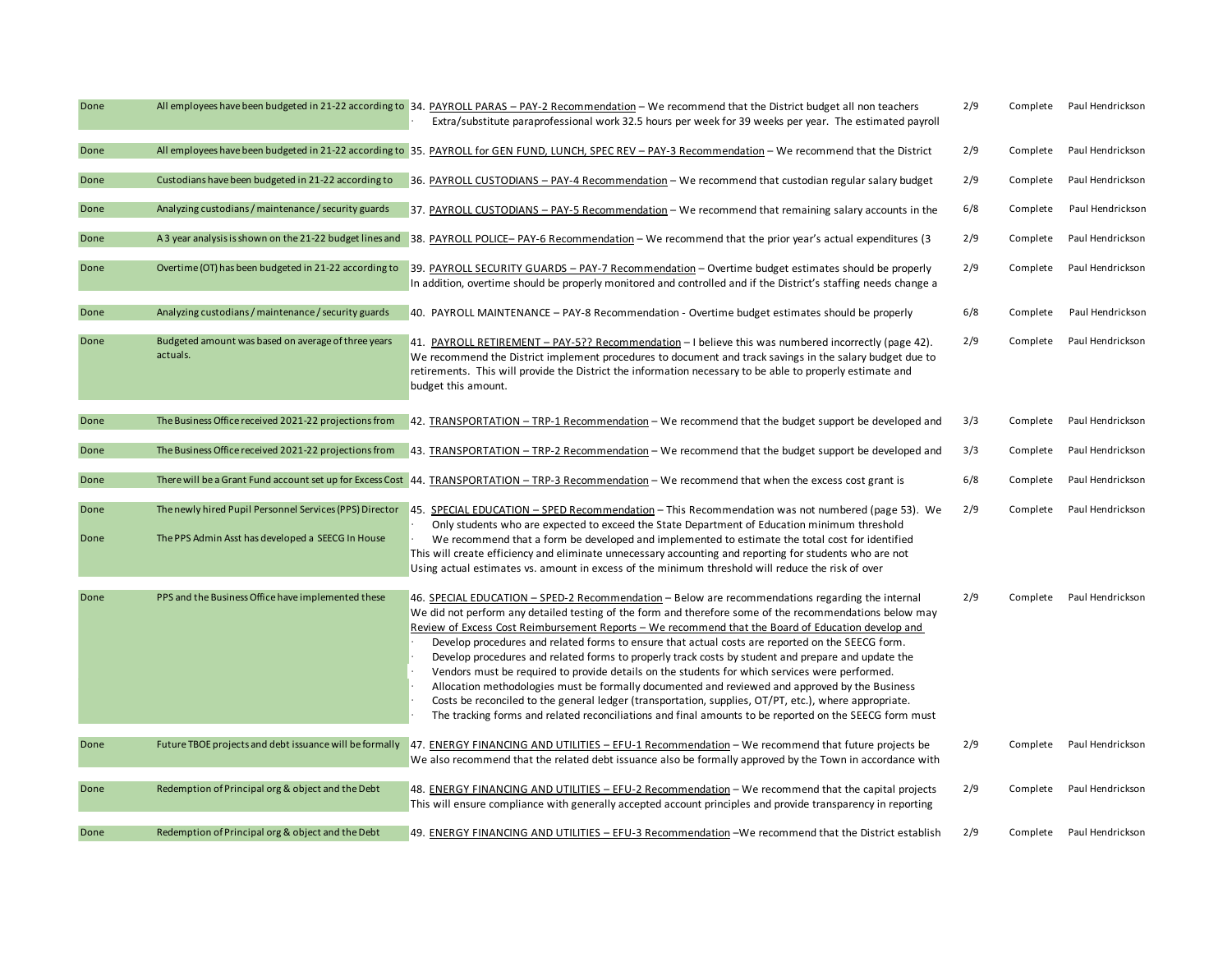| Done        | TBOE is following Town Charter regarding capital                                                                                                                | 50. EQUIPMENT FINANCING (TD BANK NOTES) - EFTD-1 Recommendation - We recommend that future<br>We also recommend that the related debt issuance also be formally approved by the Town in accordance with                                                                                                                                                                                                                                                                                                                                                          | 2/9 | Complete | Paul Hendrickson          |
|-------------|-----------------------------------------------------------------------------------------------------------------------------------------------------------------|------------------------------------------------------------------------------------------------------------------------------------------------------------------------------------------------------------------------------------------------------------------------------------------------------------------------------------------------------------------------------------------------------------------------------------------------------------------------------------------------------------------------------------------------------------------|-----|----------|---------------------------|
| Done        | Redemption of Principal org & object and the Debt                                                                                                               | 51. ENERGY FINANCING AND UTILITIES - EFTD-2 Recommendation - We recommend that the capital projects<br>This will ensure compliance with general accepted account principles and provide transparency in reporting                                                                                                                                                                                                                                                                                                                                                | 2/9 | Complete | Paul Hendrickson          |
| Done        | Redemption of Principal org & object and the Debt                                                                                                               | 52. ENERGY FINANCING AND UTILITIES - EFTD-3 Recommendation - We recommend that the District                                                                                                                                                                                                                                                                                                                                                                                                                                                                      | 2/9 | Complete | Paul Hendrickson          |
| Town        | Town Recommendation                                                                                                                                             | 53. DEBT SERVICE SCHEDULE - DSS-1 Recommendation - We recommend that the Town properly include the                                                                                                                                                                                                                                                                                                                                                                                                                                                               |     |          | Town                      |
| Done        | TBOE has begun the transfer of funds from GF and will                                                                                                           | 54. SPECIAL REVENUE FUNDS ANALYSIS - SRF-1 Recommendation - We recommend that the District properly                                                                                                                                                                                                                                                                                                                                                                                                                                                              | 6/8 | Complete | Paul Hendrickson          |
| Done        | TBOE has begun the transfer of funds from GF and will                                                                                                           | 55. SPECIAL REVENUE FUNDS ANALYSIS - SRF-2 Recommendation - We recommend that the District develop                                                                                                                                                                                                                                                                                                                                                                                                                                                               | 6/8 | Complete | Paul Hendrickson          |
| Done        | July 1st 2021 the Magnet and Open Choice Grants will                                                                                                            | 56. SPECIAL REVENUE FUNDS ANALYSIS - SRF-3 Recommendation - We recommend that the Open Choice<br>We also recommend that eligible expenditures be recorded in the grants funds to reduce the pressure on the                                                                                                                                                                                                                                                                                                                                                      | 2/9 | Complete | Paul Hendrickson          |
| Done        | TBOE has begun the transfer of funds from GF and will                                                                                                           | 57. SPECIAL REVENUE FUNDS ANALYSIS - SRF-4 Recommendation - We recommend that the District review<br>Whether the program should be reported as a special revenue fund or general fund budget line.<br>Whether funds with positive balances that are not restricted for a particular purpose can be used to<br>Whether the fund should be recorded in another fund (THS funds).                                                                                                                                                                                   | 6/8 | Complete | Paul Hendrickson          |
| Done        | The allocated costs have been received by the                                                                                                                   | 58. SCHOOL LUNCH PROGRAM - CF-1?? Recommendation - This Recommendation was not numbered (page<br>We recommend that all costs allocated to the school lunch program fund be properly supported by actual costs                                                                                                                                                                                                                                                                                                                                                    | 7/8 | Complete | Paul Hendrickson          |
| Done        | There is no plan to charge the Lunch Account with any                                                                                                           | 59. SCHOOL LUNCH PROGRAM - CF-2?? Recommendation - This Recommendation was not numbered (page<br>We recommend that before charging expenditures to any fund that the fund be reviewed to determine if there                                                                                                                                                                                                                                                                                                                                                      | 6/8 | Complete | Paul Hendrickson          |
| Done        | 21-22 Budget was created with these talking points, as<br>Many of these recommendations were implemented<br>Policies and procedures will be developed for Board | 60. BUDGET DEV, BUDGET TRANS, ACT EXP - BD-1 Recommendation - We recommend that the District<br>Format<br>Supporting documentation for each significant budget line or category or department. This should include<br>Department responsibilities for preparation and retention of data provided.<br>Retention, storage and protection of budget data.<br>Requirement to review at a minimum of 3 years of prior year actual expended amounts and require<br>Documentation of budget methodology for each type of expenditure that there is no detailed support. | 3/4 | Complete | Paul Hendrickson          |
| In Progress | Contacted Tyler Technologies and received a proposal<br>TBOE has requested Munis to implement Position                                                          | 61. BUDGET DEV, BUDGET TRANS, ACT EXP - BD-2 Recommendation - We recommend that the District<br>We also recommend that the policy specifically address the process, authority and reporting requirements for                                                                                                                                                                                                                                                                                                                                                     | 4/1 |          | 07/01/21 Paul Hendrickson |
| In Progress | Contacted Tyler Technologies and received a proposal                                                                                                            | 62. BUDGET DEV, BUDGET TRANS, ACT EXP - BD-3 Recommendation - We recommend that all District                                                                                                                                                                                                                                                                                                                                                                                                                                                                     | 4/1 | 07/01/21 | Paul Hendrickson          |
| Done        | Transfers will be made at the appropriate time to ensure                                                                                                        | 63. BUDGET DEV, BUDGET TRANS, ACT EXP - BD-4 Recommendation - Per State Statutes, the Board of<br>We recommend that the District and Board of Education comply with State Statutes in managing the                                                                                                                                                                                                                                                                                                                                                               | 2/9 | Complete | Paul Hendrickson          |
| Done        | No explicit method shared; estimate based on last three                                                                                                         | 64. BUDGET DEV, BUDGET TRANS, ACT EXP - BD-5 Recommendation - We recommend that the District<br>We also recommend that the payouts for vested sick-time be budgeted for and accounted for in a separate<br>We do not have any information regarding the impact of the COVID 19 pandemic on teacher and other                                                                                                                                                                                                                                                     | 2/9 | Complete | Paul Hendrickson          |
| Done        | Capital purchases and debt issuance will be recorded in<br>the Capital Project Fund                                                                             | 65. BUDGET DEV, BUDGET TRANS, ACT EXP - BD-6 Recommendation - We recommend that the District<br>properly record capital purchases and debt issuance gross as required by generally accepted accounting<br>principles. This type of activity would be recorded in a capital project fund.                                                                                                                                                                                                                                                                         | 2/9 | Complete | Paul Hendrickson          |
| Done        | Adjustments have been made in monthly reporting and                                                                                                             | 66. BUDGET DEV, BUDGET TRANS, ACT EXP - BD-7 Recommendation - We recommend that the District                                                                                                                                                                                                                                                                                                                                                                                                                                                                     | 2/9 |          | Complete Paul Hendrickson |